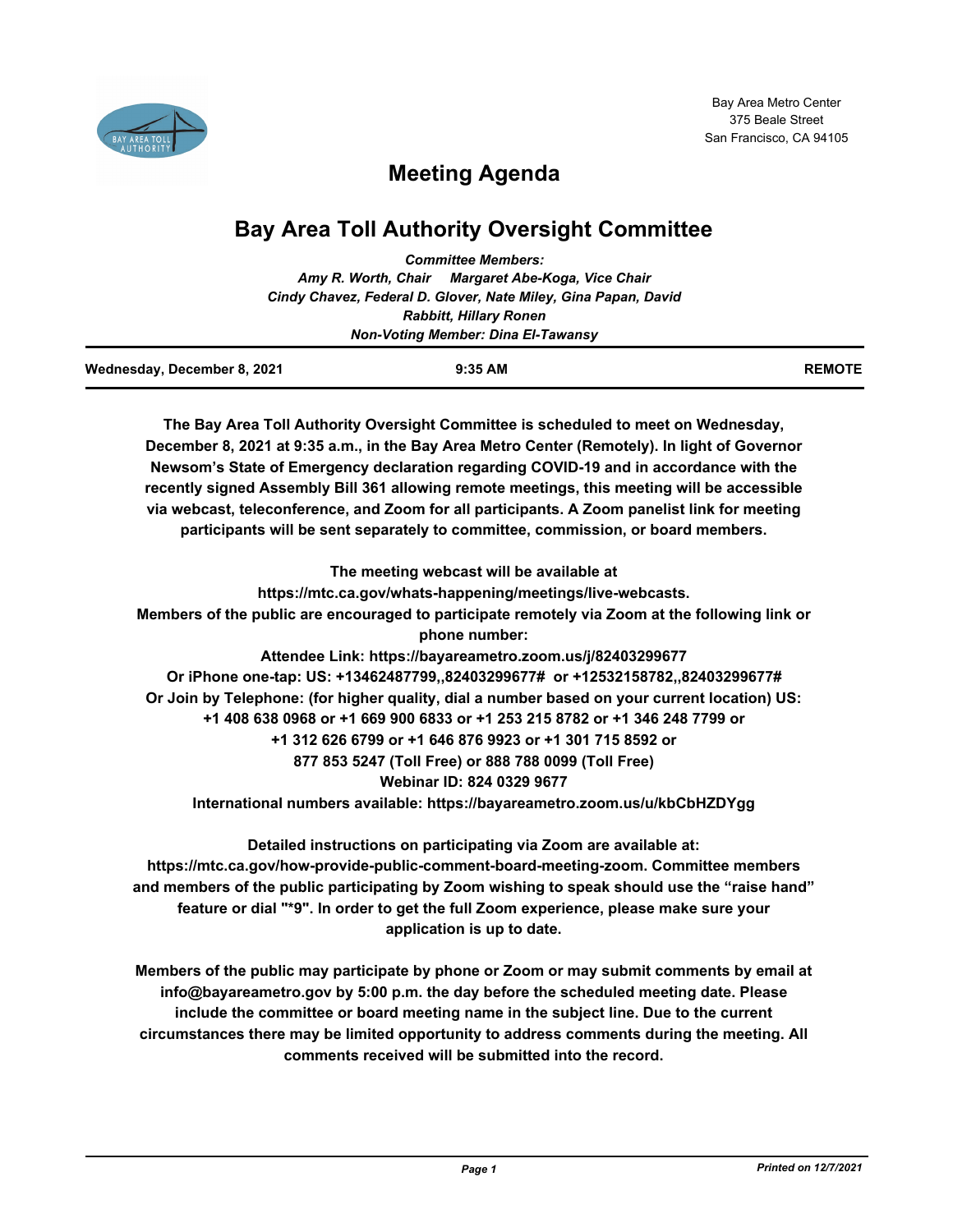### **1. Call to Order / Roll Call / Confirm Quorum**

*Quorum: A quorum of this committee shall be a majority of its regular non-ex-officio voting members (5).*

## **2. Pledge of Allegiance**

# **3. Compensation Announcement (Clerk)**

### **4. Consent Calendar**

| 4a. | 21-1388             | Minutes of the November 10, 2021 meeting                                                                                                                                                                              |
|-----|---------------------|-----------------------------------------------------------------------------------------------------------------------------------------------------------------------------------------------------------------------|
|     | Action:             | <b>Committee Approval</b>                                                                                                                                                                                             |
|     | Attachments:        | 4a - 21-1388 - Nov 10 BATA O Draft Minutes.pdf                                                                                                                                                                        |
| 4b. | 21-1501             | BATA FY 2021-22 First Quarter Financial Statements (Unaudited)                                                                                                                                                        |
|     | <b>Action:</b>      | Information                                                                                                                                                                                                           |
|     | Presenter:          | Raymond Woo                                                                                                                                                                                                           |
|     | Attachments:        | 4b - 21-1501 - Q1 FY2022 BATA Financials.pdf                                                                                                                                                                          |
| 4c. | 21-1296             | Contract Amendment - San Francisco-Oakland Bay Bridge Metering<br><b>System Upgrade Project:</b>                                                                                                                      |
|     |                     | i) Contract Amendment - On-Call Construction Management Services:<br>Ghirardelli Associates, Inc. (\$9,700); and<br>ii) Contract Amendment - On-Call Design Services: Kimley-Horn and<br>Associates, Inc. (\$200,000) |
|     | Action:             | <b>Committee Approval</b>                                                                                                                                                                                             |
|     | Presenter:          | <b>Stephen Baker</b>                                                                                                                                                                                                  |
|     | Attachments:        | 4c - 21-1296 - Contract Amendment SFOBB MLS Upgrade.pdf                                                                                                                                                               |
| 4d. | 21-1491             | Contract Change Order - FasTrak® Regional Customer Service Center<br>Support for Violation Penalty Refunds: Conduent State and Local<br>Solutions, Inc. (\$900,000)                                                   |
|     | <b>Action:</b>      | <b>Committee Approval</b>                                                                                                                                                                                             |
|     | <b>Presenter:</b>   | <b>Beth Zelinski</b>                                                                                                                                                                                                  |
|     | <b>Attachments:</b> | 4d - 21-1491 - Contract Change Order - Penalty Refunds.pdf                                                                                                                                                            |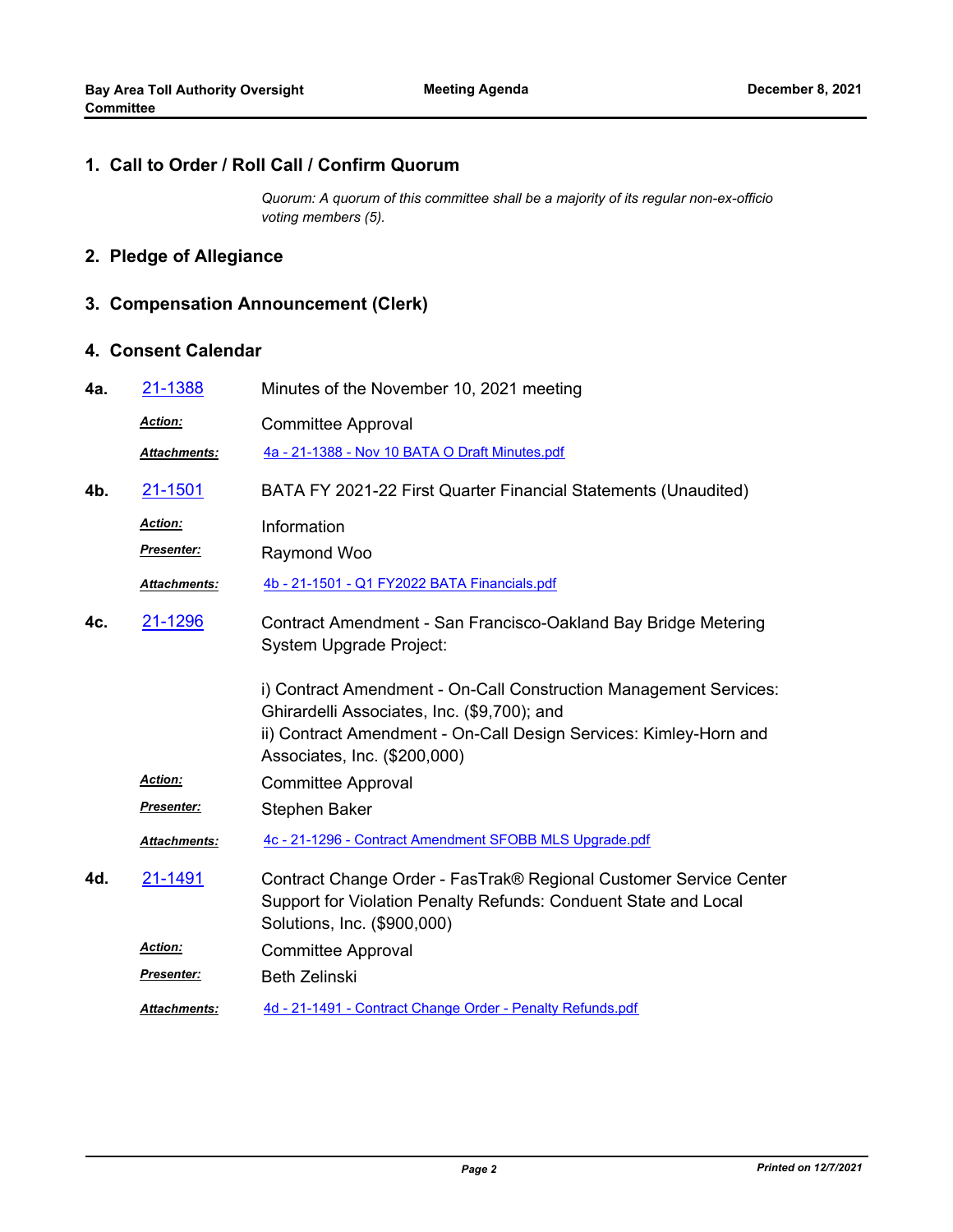| 4e. | 21-1494             | Contract Amendment - Bay Area Tolling Equity Action Project Technical<br>Assistance: HNTB Corporation (\$300,000)                    |
|-----|---------------------|--------------------------------------------------------------------------------------------------------------------------------------|
|     | Action:             | <b>Committee Approval</b>                                                                                                            |
|     | <u>Presenter:</u>   | Lysa Hale                                                                                                                            |
|     | Attachments:        | 4e - 21-1494 - Contract Amendment - Tolling Equity Action Plan.pdf                                                                   |
| 4f. | 21-1485             | Regional Measure 3 Annual Report to the Legislature                                                                                  |
|     | Action:             | <b>Authority Approval</b>                                                                                                            |
|     | <b>Presenter:</b>   | Anne Spevack                                                                                                                         |
|     | Attachments:        | 4f - 21-1485 - RM3 Annual Report to Legislature.pdf                                                                                  |
| 4g. | <u>21-1443</u>      | BATA Resolution No. 143, Revised - Program of Projects for BATA's<br>Formula Share of the Local Partnership Program - Cycle 3        |
|     | <b>Action:</b>      | <b>Authority Approval</b>                                                                                                            |
|     | <u>Presenter:</u>   | Rosalynn Chongchaikit                                                                                                                |
|     | Attachments:        | 4g - 21-1443 - Reso 143 - Local Partnership Program.pdf                                                                              |
| 4h. | 21-1488             | Express Lanes Executive Steering Committee Memorandum of<br>Understanding                                                            |
|     | Action:             | <b>Authority Approval</b>                                                                                                            |
|     | Presenter:          | Stephen Wolf                                                                                                                         |
|     | Attachments:        | 4h - 21-1488 - Express Lanes ESC MOU.pdf                                                                                             |
| 4i. | <u>21-1571</u>      | Contract Amendment - On-Call Design Services: Bimla Rhinehart Vista<br>Point Parking Lot: AECOM Technical Services, Inc. (\$900,000) |
|     | Action:             | Committee Approval                                                                                                                   |
|     | <b>Presenter:</b>   | Peter Lee                                                                                                                            |
|     | <b>Attachments:</b> | 4i - 21-1571 - Contract Amendment - Vita Point Parking Lot.pdf                                                                       |
| 4j. | 21-1573             | Contract Amendment - Bay Skyway and Link Project Management<br>Support: BayPac Consult Inc. (\$270,000)                              |
|     | <b>Action:</b>      | <b>Committee Approval</b>                                                                                                            |
|     | Presenter:          | Peter Lee                                                                                                                            |
|     | Attachments:        | 4j - 21-1573 - Contract Amendment - Bay Skyway and Link Project.pdf                                                                  |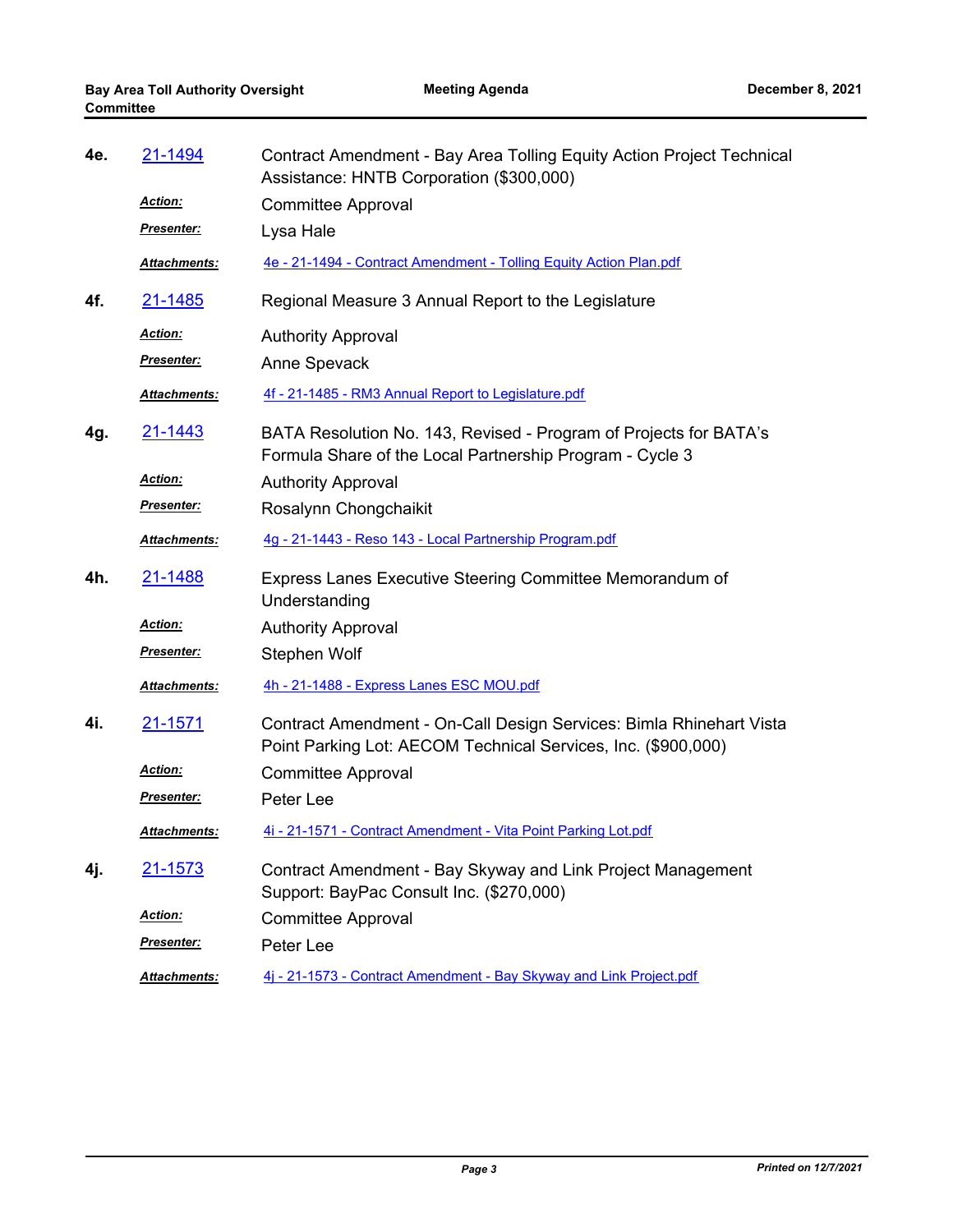| 4k. | 21-1591             | Reimbursement Agreement - Marin Water Emergency Pipeline Project:<br>Marin Municipal Water District (\$6.2 million)                                                                                |
|-----|---------------------|----------------------------------------------------------------------------------------------------------------------------------------------------------------------------------------------------|
|     | Action:             | <b>Committee Approval</b>                                                                                                                                                                          |
|     | Presenter:          | Peter Lee                                                                                                                                                                                          |
|     | Attachments:        | 4k - 21-1591 - Reimbursement Agreement- Marin Water Emergency Pipeline.pd                                                                                                                          |
|     | 5. Approval         |                                                                                                                                                                                                    |
| 5а. | 21-1490             | Open Road Tolling Program Update and Contract Actions                                                                                                                                              |
|     |                     | Contract Approval - San Francisco-Oakland Bay Bridge Open Road<br>İ.<br>Tolling - Civil Infrastructure Design: AECOM Technical Services Inc.<br>(\$6,600,000 plus a contingency of \$660,000); and |
|     |                     | Contract Amendment - Planning and Design of the Civil Infrastructure of<br>ii.<br>the Southern Toll Bridges for the Conversion to Open Road Tolling: HDR,<br>Inc. (\$5,405,000)                    |
|     | <b>Action:</b>      | <b>Committee Approval</b>                                                                                                                                                                          |
|     | Presenter:          | <b>Jeff Gerbracht</b>                                                                                                                                                                              |
|     | <b>Attachments:</b> | 5a - 21-1490 - Open Road Tolling Update and Contract Actions.pdf                                                                                                                                   |
|     |                     | 5a - 21-1490 - Open Road Tolling Update Presentation.pdf                                                                                                                                           |
|     |                     | 5a - Public Comment - Dupree.pdf                                                                                                                                                                   |
| 5b. | 21-1502             | BATA Resolution No. 144, Revised - FY 2021-22 Operating and Capital<br><b>Budgets</b>                                                                                                              |
|     |                     | A request that BATA Resolution No. 144, Revised, authorizing an<br>amendment to the Operating and Capital Budgets for FY 2021-22, be<br>referred to the Authority for approval.                    |
|     | <u>Action:</u>      | <b>Authority Approval</b>                                                                                                                                                                          |
|     | Presenter:          | <b>Brian Mayhew</b>                                                                                                                                                                                |
|     | <b>Attachments:</b> | 5b - 21-1502 - Reso 144 - FY2022 Budget Amendment.pdf                                                                                                                                              |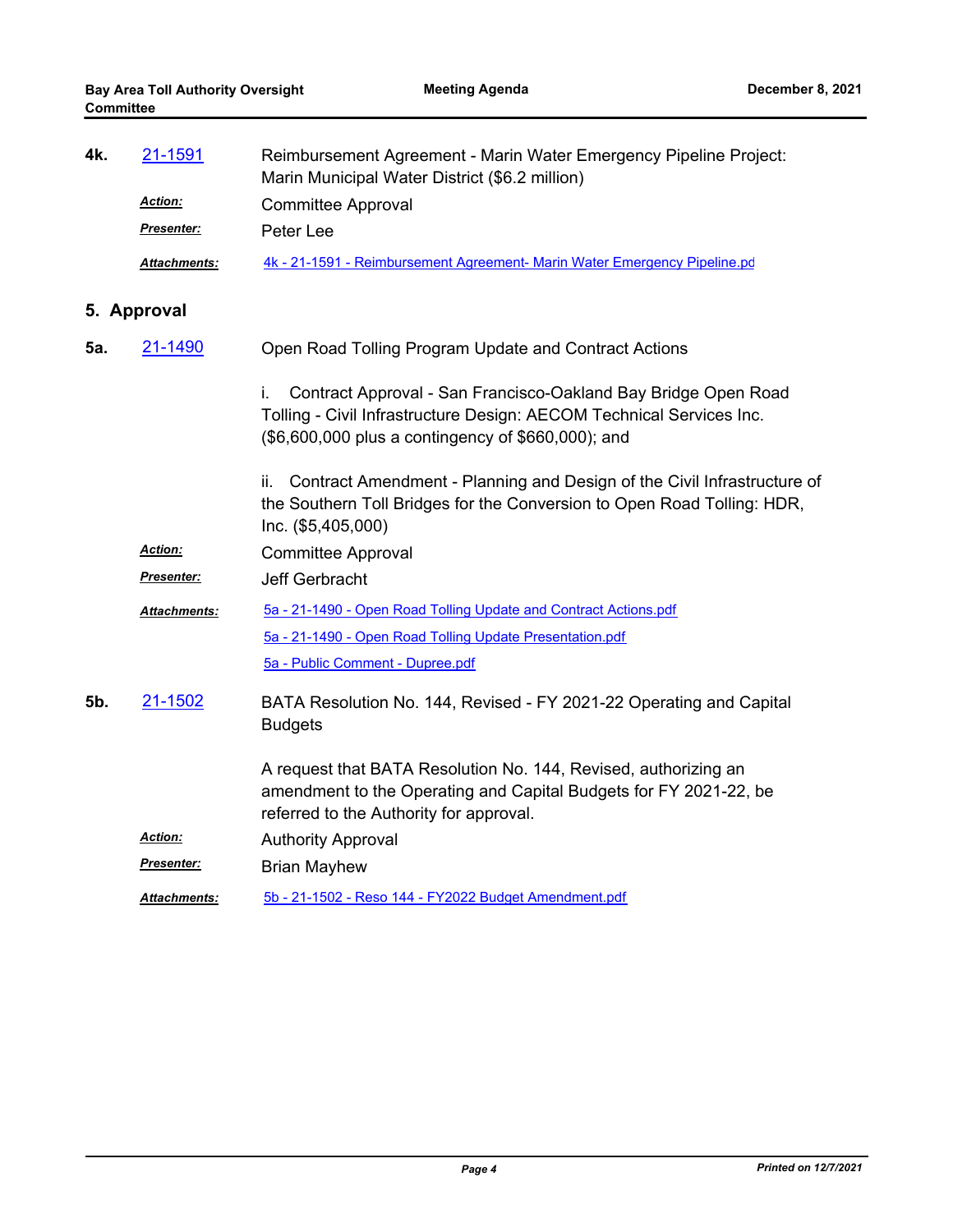### **6. Information**

| 6а. | 21-1592<br>2022 Regional Measure 3 Bridge Toll Increase |                                                                                                                      |
|-----|---------------------------------------------------------|----------------------------------------------------------------------------------------------------------------------|
|     |                                                         | A status report on preparations for the approved 2022 Regional Measure 3<br>bridge toll increase on January 1, 2022. |
|     | <b>Action:</b>                                          | Information                                                                                                          |
|     | <b>Presenter:</b>                                       | Lisa Klein                                                                                                           |
|     | <b>Attachments:</b>                                     | 6a - 21-1592 - 2022 RM3 Bridge Toll Increase.pdf                                                                     |
|     |                                                         | 6a - 21-1592 HANDOUT - Toll Increase Additional Images - Signage Updates.p                                           |

## **7. Public Comment / Other Business**

## **8. Adjournment / Next Meeting**

**The next meeting of the BATA Oversight Committee is scheduled to be held on Wednesday, January 12, 2022 at 9:35 a.m. remotely and by webcast. Any changes to the schedule will be duly noticed to the public.**